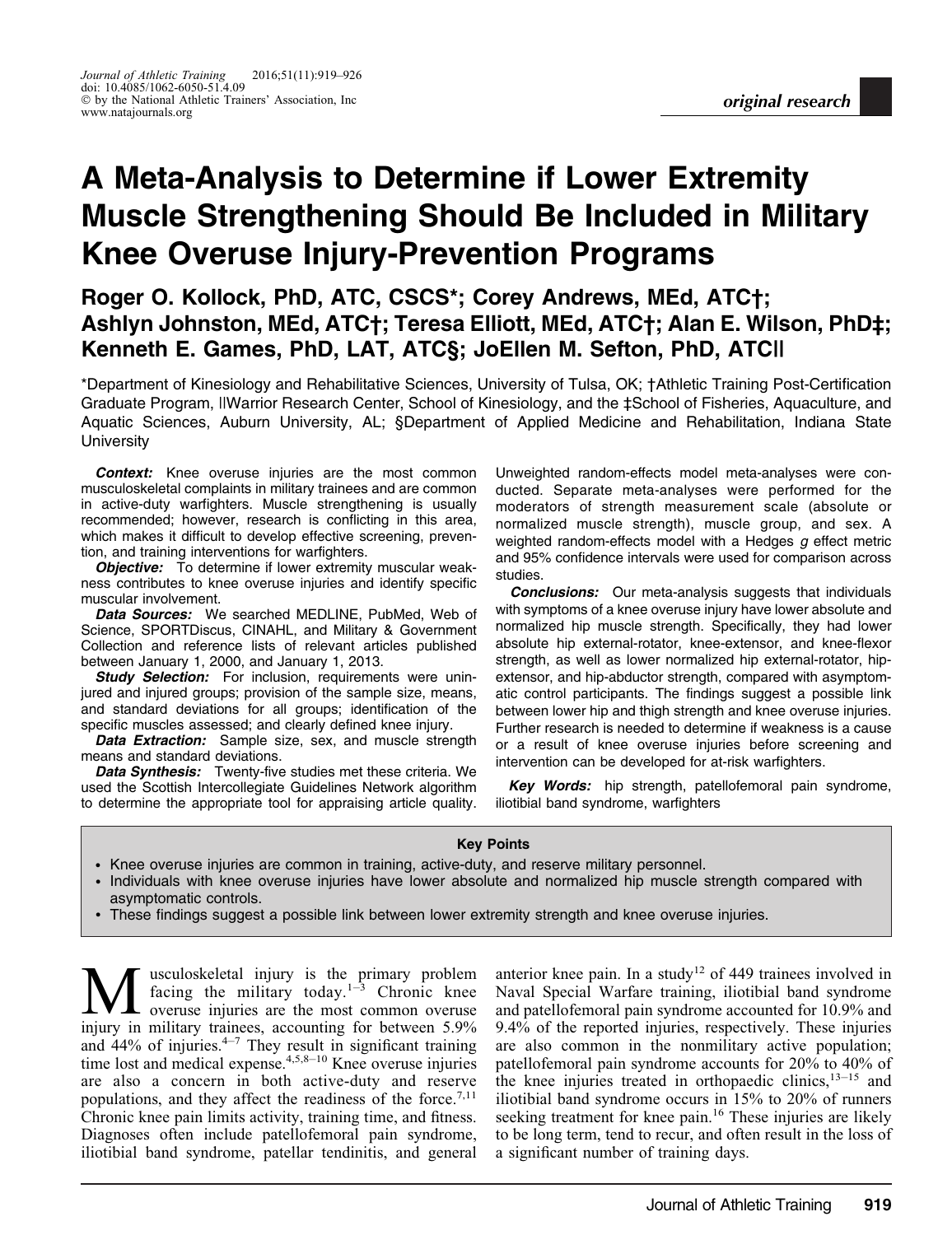

Figure 1. Funnel plot of included studies.

The military is working to develop both effective screening methods that will predict musculoskeletal injuries and interventions to prevent them. However, the causes of knee overuse injuries remain unclear and research is conflicting. A better understanding of the causes of these conditions is essential before we can develop effective screening, prevention, and treatment protocols to improve warfighter health and wellness while also reducing lost training time. These outcomes are essential in the current military environment, where efficient use of resources and training time while maintaining warfighter health are critical. Reported causes of knee overuse injuries in the military are large amounts of physical training, especially running, marching with weight (ie, ruck marching), jumping, walking long distances, kneeling, and prolonged standing on hard surfaces. In general, the amount of training and the inability of the individual warfighter to modify daily physical demands may result in training beyond the body's ability to adapt and recover. Research suggests that biomechanical dysfunction,<sup>17-20</sup> muscular weakness,<sup>13,17-19</sup> muscular tightness,<sup>18,19,21</sup> and sedentary lifestyle all play roles in the development of these injuries.13 Prevention and treatment efforts have included tape,<sup>22</sup> orthoses,<sup>23,24</sup> prehabilitation exercise,<sup>25</sup> and rehabilitation exercise,<sup>25,26</sup> with mixed results. More recently, programs that involve hip and knee strengthening and stretching exercises have produced improvements in individuals with patellofemoral pain syndrome<sup>18,27,28</sup> or iliotibial band syndrome.<sup>21,27</sup>

The effectiveness of intervention programs that include hip- or knee-strengthening exercises in reducing the symptoms of knee overuse injuries supports the suggestion that muscular weakness may be an injury risk factor.26 Weakness of the musculature of the hip and knee is believed to result in abnormal lower extremity movement mechanics during weight-bearing activities, thereby increasing the potential for development of knee overuse injuries. $29-31$  However, the literature<sup>9,17,31-33</sup> is conflicting in regard to the specific muscle groups that may be linked to the development of knee overuse injuries. For example, several groups have shown that the hip abductors were weaker in persons with patellofemoral pain syndrome or iliotibial band syndrome compared with asymptomatic control participants,<sup>17,30,32,34</sup> whereas others have demonstrated that the strength of the hip  $abductors<sup>31,33</sup>$  was not different. Reports are also conflicting with regard to hip-extensor,<sup>17,30</sup> hip external-rotator,<sup>30-32</sup> and knee-extensor $9,35$  strength. Thus, the goal of our study was to determine if individuals with knee overuse injuries had less muscular strength at the hip and thigh compared with asymptomatic individuals. This knowledge can then be used to develop effective screening, prevention, training, and rehabilitation programs for warfighters.

## METHODS

### Identification, Study Selection, and Data Extraction

The sections of this article have been written in accordance with The Preferred Reporting Items for Systematic Reviews and Meta-Analyses (PRISMA).<sup>36</sup> We searched MEDLINE, PubMed, Web of Science, SPORT-Discus, CINAHL, and Military & Government Collection from January 1, 2000, to January 1, 2013. The following terms were searched alone or in combination: patellofemoral pain syndrome, iliotibial band syndrome, anterior knee pain, hip, knee, abductor, adductor, internal rotators, external rotators, quadriceps, hamstrings, gluteus maximus, gluteus minimus, gluteus medius, tensor fasciae latae, and strength. The reference lists of articles were also searched for other relevant articles.

Inclusion criteria were determined before the start of the literature review. For inclusion, we required all studies to have an uninjured and an injured group, report means and standard deviations for the uninjured and injured groups, clearly identify the test muscles, and clearly define the knee injury. After screening the titles and abstracts, 2 reviewers (C.A., A.J.) evaluated the relevant full-text articles for final inclusion. The reviewers resolved disagreements concerning article eligibility by coming to consensus or by arbitration of a third reviewer (T.E.) if disagreement persisted. The reviewers extracted all relevant information from each eligible article: number of participants, sex, type of contraction (eccentric or concentric), type of testing (isometric or isokinetic), muscle group tested, hip-strength means and standard deviations, and normalizing equation.

## Data Analysis

All extracted data were entered into a custom spreadsheet (Excel 2010; Microsoft Corporation, Redmond, WA) and transferred to Comprehensive Meta-Analysis (version 2; Biostat Inc, Englewood, NJ). Separate meta-analyses were performed for each of the predetermined moderators: strength measurement scale (absolute or normalized muscle strength), muscle group, and sex. Unweighted randomeffects meta-analyses were conducted using the Hedges g effect metric. We also calculated 95% confidence intervals for each mean effect size to enable comparisons across studies as well as identification of null effects (ie, mean  $=$ 0). A funnel plot was checked for symmetry to determine if a publication bias was present (Figure 1). In addition, a failsafe N was used to determine the number of negative data points needed to increase the P value for each metaanalysis to statistical insignificance  $(P > .05)$ .

## RESULTS

Our search yielded 947 potential studies: 22 articles were retained and 3 more studies were identified through a hand search of reference lists. In total, 25 studies<sup>9,13,14,17,30–35,37–51</sup> met the inclusion criteria and were included in the analyses (Figure 2). The characteristics of each study are described in Table 1. We used the Scottish Intercollegiate Guidelines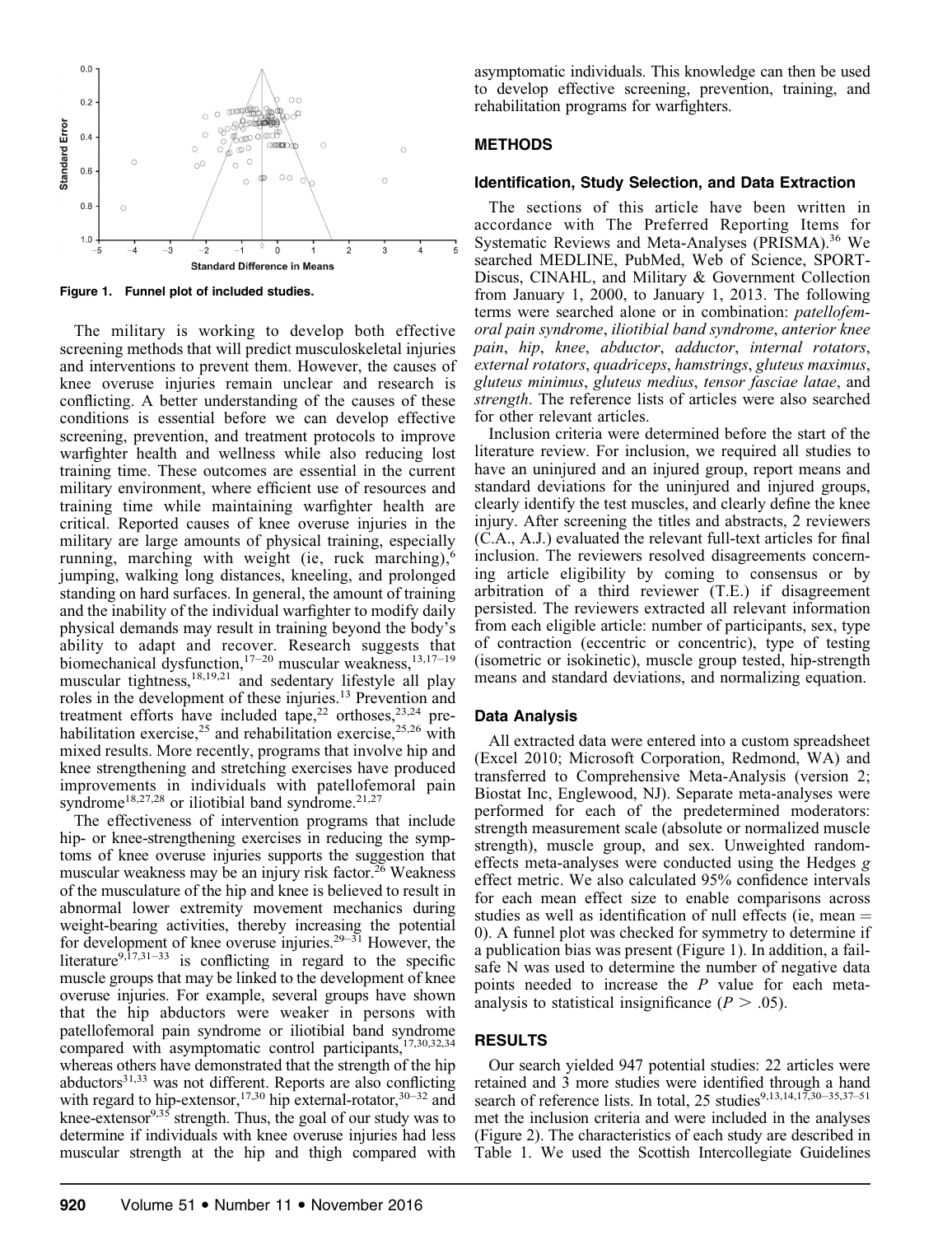

Figure 2. Outline of literature search and selection.

Network (SIGN) grading system to evaluate the quality of evidence for each article.<sup>52</sup> With the SIGN system, a level of evidence  $(1 + 1, 1 + 1, 2 + 1, 2 + 1, 2 + 1, 3, 0$  is assigned to an article<sup>52</sup>; a grade of 1++ represents the highest level of evidence.<sup>52</sup> The final grade was based on the SIGN criteria for recommendations, which range from A through  $D^{52}$ .

Individuals with knee overuse injuries were found to have lower absolute and normalized strength compared with asymptomatic persons (Table 2). Using measurement scale (absolute or normalized strength) and muscle group as moderators, we observed that absolute hip external-rotator  $(P = .046)$ , knee-extensor  $(P < .001)$ , and knee-flexor  $(P = .046)$ .039) strength was weaker in individuals with knee overuse injuries than in asymptomatic persons (Figure 3). Also, individuals with knee overuse injuries had less normalized hip-extensor ( $P < .001$ ), normalized hip-flexor ( $P < .001$ ), hip external-rotator ( $P < .001$ ), hip internal-rotator ( $P =$ .001), hip-adduction ( $P < .001$ ), and hip-abductor ( $P <$ .001) strength than asymptomatic persons (Figure 4). Based on these findings, we concluded that symptomatic individuals produced less strength than their healthy counterparts, regardless of the scale used. No findings were significant for any other analyses using these 2 moderators (Table 2). In addition, at the time of this analysis, data were insufficient to determine if individuals with knee overuse injuries had lower absolute strength for the hip-adductor, hip-extensor, hip-flexor, and hip internal-rotator muscle groups compared with asymptomatic persons.

The muscle strength ratio of opposing muscle groups at the hip was also used as a moderator (Table 2). Individuals with knee overuse injuries did not have different hip external-internal rotator ( $P = .052$ ), hip internal-external rotator ( $P = .660$ ), hip flexor-extensor ( $P = .529$ ), hip abductor-adductor ( $P = .257$ ), or hip adductor-abductor ( $P = .257$ )  $=$ .140) strength ratios compared with asymptomatic control participants (Figure 5). Therefore, we concluded that persons with knee overuse injuries did not present with different hip-strength ratios between opposing muscle groups compared with asymptomatic persons.

Finally, using sex and measurement scale as moderators, we observed that males with knee overuse injures had less absolute muscular strength  $(P < .001)$  and normalized muscular strength  $(P < .001)$  than asymptomatic males (Table 2). Similarly, females with knee overuse injures produced less absolute muscular strength ( $P < .001$ ) and normalized muscular strength  $(P < .001)$  compared with asymptomatic females (Table 2). Based on these findings, it appears that symptomatic individuals presented lower muscular-strength values than asymptomatic control participants, regardless of sex.

Publication bias was assessed using a funnel plot, which indicated that there was no publication bias (Figure 1). In addition, the fail-safe N analysis showed that for our 2 highest P values below .05, 5 negative effect sizes would be required to increase the  $P$  value for the meta-analysis to above .05. The fail-safe N calculated for the meta-analyses ranged between 0 and 7307, with an average fail-safe N of 750.77 negative effect sizes required to increase the P value for the meta-analysis to above .05.

#### **DISCUSSION**

Knee overuse injuries are common in training, active-duty, and reserve military personnel. $1,2,6,7,10$  To our knowledge, we are the first to summarize the strength-related studies in this area in an effort to support the development of effective screening, training, and preventive interventions for military trainees as well as active-duty, National Guard, and reserve personnel. Our main finding was that individuals with knee overuse injuries have lower hip and knee strength compared with asymptomatic control participants. Biomechanically, muscles are not only actuators and decelerators of motion but also stabilizers against motion, thus providing a protective mechanism for the more distal segments of an extremity.<sup>9,52</sup> For example, in the lower extremities, the hip and knee muscles work together synergistically to control the various degrees of freedom of the hip joint.<sup>52,53</sup> Failure of the hip and trunk musculature to control this motion may negatively influence distal segmental alignment<sup>9,52</sup> upon foot contact. This could result in abnormal patellar motion through the trochlear groove and increase an individual's risk of developing patellofemoral pain syndrome.<sup>28,52</sup>

Muscle weakness was evident in people with different types of knee overuse injuries. Patellofemoral pain (ie, patellofemoral pain syndrome) was the most frequently reported knee overuse injury, affecting participants in 21 of the 25 studies in the literature (representing 130 of 167 data points). Only 4 other studies that met our inclusion criteria explored other types of knee overuse injuries: iliotibial band syndrome (2 studies identified) and patellar tendon injuries (tendinitis or tendinopathy; 2 studies identified). The separate analyses for iliotibial band syndrome and patellar tendon injuries produced similar results as those for patellofemoral pain syndrome.

Hip abductors (17 of 25 studies) and hip external rotators (15 of 25 studies) were the most commonly evaluated muscle groups. The hip abductors and external rotators aid in preventing excessive femoral adduction and internal rotation during weight-bearing activities. Researchers<sup>29,30,54</sup> have theorized that increased femoral internal rotation during cyclical weight-bearing activities (eg, long-distance running) may predispose individuals to patellofemoral pain syndrome. This meta-analysis provided clear evidence that symptomatic individuals present with less normalized hipabductor strength and less absolute and normalized external-rotator muscle strength than asymptomatic control participants. However, because the studies included in the meta-analysis mainly had cross-sectional designs, it is unclear whether strength deficits contribute to or are the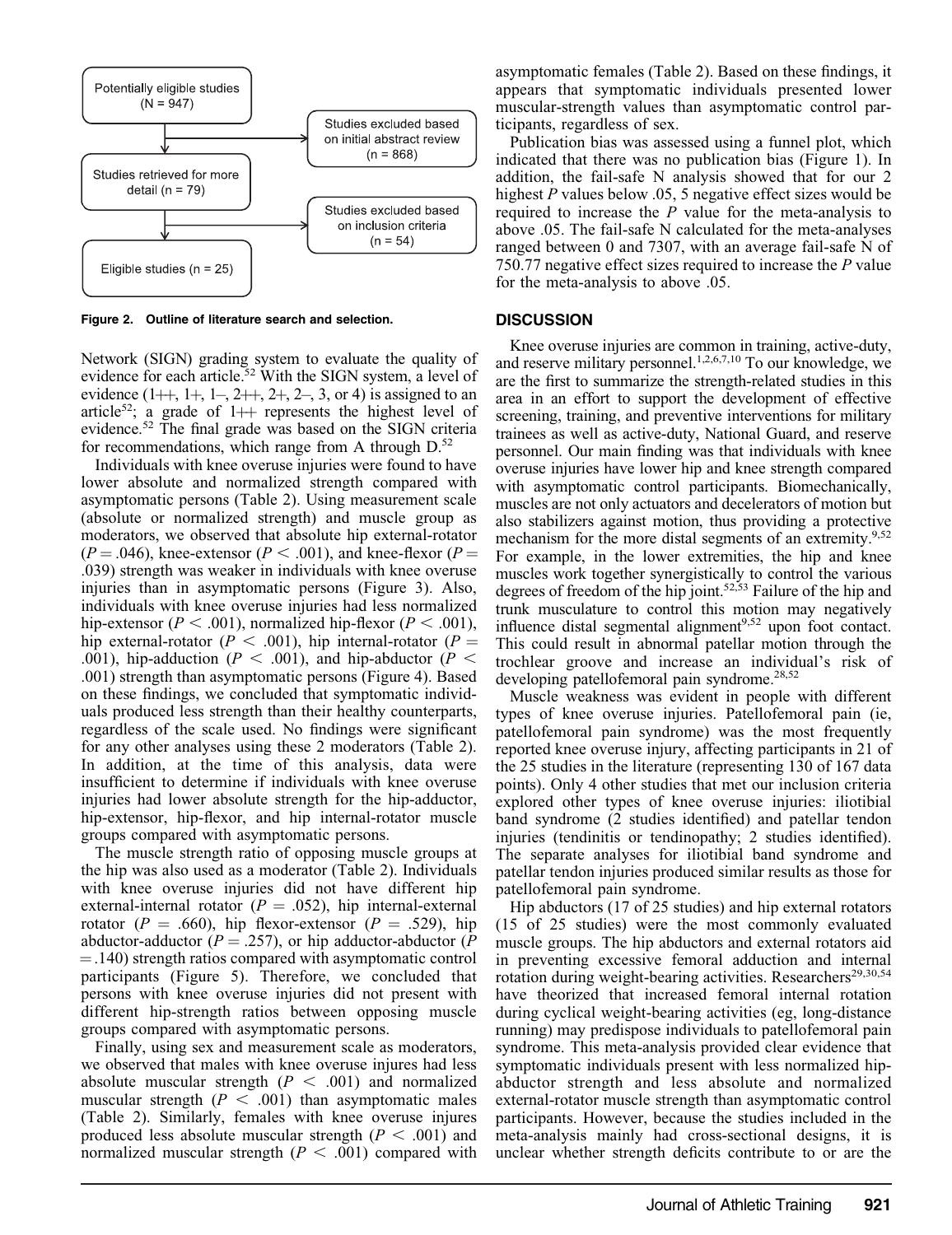|                                        |                                                                | Sample Population                                                         |                          |                                                                                                                                                                  |              |                                                                  |
|----------------------------------------|----------------------------------------------------------------|---------------------------------------------------------------------------|--------------------------|------------------------------------------------------------------------------------------------------------------------------------------------------------------|--------------|------------------------------------------------------------------|
| Authors (Year)                         | Symptomatic                                                    | Control                                                                   | Pathologic Condition     | Muscle Group(s)                                                                                                                                                  | Study Design | Level of Evidence                                                |
| Chiu et al <sup>39</sup> (2012)        | 9; 5 Women, 4 men                                              | 6 Able-bodied participants;<br>women, 3 men<br>ო                          | PFPS                     | Knee extensors                                                                                                                                                   | 8S           | $\begin{array}{c} \n\hline\n2\n\end{array}$                      |
| Cowan et al <sup>40</sup> (2009)       | 10; 7 Women, 3 men                                             | 15 Women, 12 men<br>27; 1                                                 | PFP                      | abductors, and trunk<br>External rotators, hip<br>side flexors                                                                                                   | ပ္ပ          | $\begin{array}{c} 2 \end{array}$                                 |
| Krauss et al <sup>46</sup> (2007)      | 20 Females                                                     | emales<br>∟<br>86                                                         | Patellar tendinopathy    | extensors ratio, knee<br>extensors, and knee<br>Knee flexors-to-knee<br>flexors                                                                                  | ပ္ပ          | $\begin{pmatrix} - \\ 2 \end{pmatrix}$                           |
| Nakagawa et al <sup>48</sup> (2012)    | 40; 20 Women, 20 men                                           | participants; 20 women,<br>20 men<br>40 Age-matched                       | PFPS                     | Hip external rotators and<br>abductors                                                                                                                           | ပ္ပ          | $\overline{2}$ (-)                                               |
| Bolgla et al <sup>38</sup> (2008)      | 18 Females                                                     | 18 Matched females                                                        | PFPS                     | Hip external rotators and<br>abductors                                                                                                                           | ပိ           | $\overline{c}$                                                   |
| Fredericson et al <sup>34</sup> (2000) | runners; 14 women, 10<br>24 Club and collegiate<br>men         | runners; 14 women, 16<br>30 Collegiate cross-<br>country and track<br>men | lliotibial band syndrome | Hip abductors                                                                                                                                                    | 8S           | $\overline{c}$                                                   |
| Witvrouw et al <sup>9</sup> (2000)     | 138 physical education<br>19 (11 Boys, 8 girls) of<br>students | 119 (88 Boys, 31 girls) of<br>138 physical education<br>students          | Patellar tendinitis      | Knee extensors and knee<br>flexors                                                                                                                               | Cohort       | $\begin{pmatrix} - \\ 2 \end{pmatrix}$                           |
| Ireland et al <sup>44</sup> (2003)     | 15 Women                                                       | 15 Age-matched women                                                      | 운                        | Hip abductors and external<br>rotators                                                                                                                           | ပ္ပ          | $\begin{array}{c} \begin{array}{c} \\ 2 \end{array} \end{array}$ |
| Hazneci et al <sup>43</sup> (2005)     | 24 Men                                                         | 24 Healthy men                                                            | PFPS                     | Knee extensors and knee<br>flexors                                                                                                                               | 8S           | $\overline{c}$                                                   |
| Duvigneaud et al <sup>35</sup> (2008)  | 26 of 62 Belgian Royal<br>Military Academy<br>women            | 36 of 62 Belgian Royal<br>Military Academy<br>women                       | PFPS                     | flexors, knee flexors-to-<br>Knee extensors, knee<br>extensors ratio                                                                                             | ပ္ပ          | $\overline{c}$                                                   |
| Robinson and Nee <sup>50</sup> (2007)  | 10 Females                                                     | emales<br>10 F                                                            | PFPS                     | extensors, and hip<br>external rotators<br>Hip abductors, hip                                                                                                    | ပ္ပ          | $\begin{pmatrix} - \\ 2 \end{pmatrix}$                           |
| Boling et al <sup>17</sup> (2009)      | 20; 13 Women, 7 men                                            | staff, 13 women, 7 men<br>20 Student, faculty, and                        | <u>PFP</u>               | rotators, and abductors<br>Hip extensors, external                                                                                                               | ပ္ပ          | $\frac{1}{2}$                                                    |
| Baldon et al <sup>37</sup> (2009)      | 10 Females                                                     | 10 Age-, height-, and body<br>mass-matched females                        | PFPS                     | Hip abductors, adductors,<br>adductors-to-abductors<br>rotators-to-external<br>ratio, and internal<br>external rotators,<br>internal rotators,<br>rotators ratio | ပ္ပ          | $\frac{1}{2}$                                                    |
| Grau et al <sup>33</sup> (2008)        | 10 Runners; 3 women, 7<br>men                                  | 10 Runners; 3 women, 7<br>men                                             | lliotibial band syndrome | Hip abductors-to-adductors<br>ratio, abductors, and<br>adductors                                                                                                 | ပ္ပ          | $\begin{pmatrix} - \\ - \end{pmatrix}$                           |
| Piva et al <sup>14</sup> (2005)        | 30; 17 Women, 13 men                                           | 30 Age- and sex-matched<br>participants; 17 women,<br>13 men              | PFPS                     | Hip external rotators and<br>abductors                                                                                                                           | 8S           | $\overline{c}$                                                   |

Table 1. Study Demographics and Level of Evidence Continued on Next Page Table 1. Study Demographics and Level of Evidence Continued on Next Page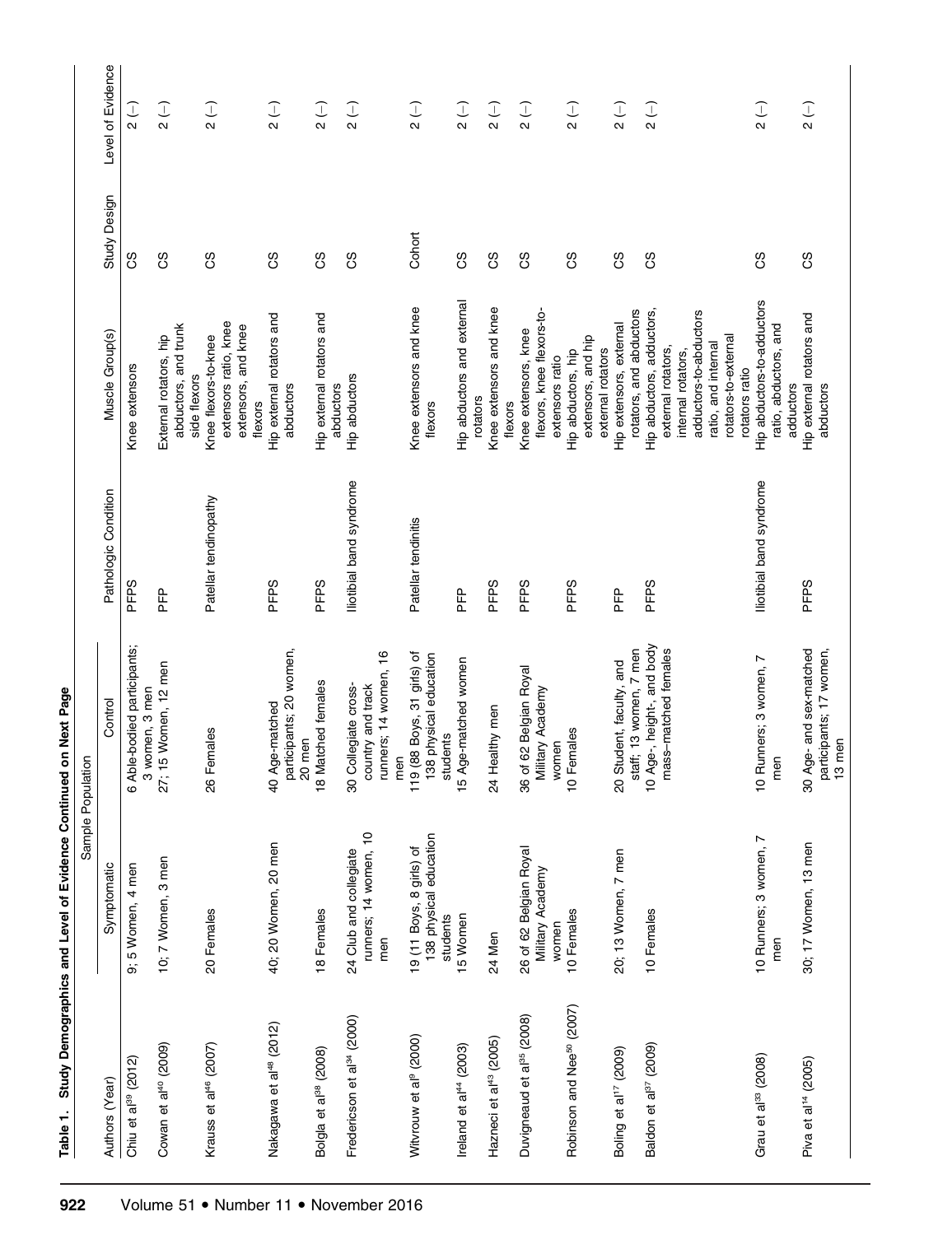| Continued From Previous Page<br>Table 1.                                |                                                                              | Sample Population                                                                                 |                      |                                                                                                                                                                                                                          |                    |                                        |
|-------------------------------------------------------------------------|------------------------------------------------------------------------------|---------------------------------------------------------------------------------------------------|----------------------|--------------------------------------------------------------------------------------------------------------------------------------------------------------------------------------------------------------------------|--------------------|----------------------------------------|
| Authors (Year)                                                          | Symptomatic                                                                  | Control                                                                                           | Pathologic Condition | Muscle Group(s)                                                                                                                                                                                                          | Study Design       | Level of Evidence                      |
| Cichanowski et al <sup>32</sup> (2007)                                  | 13 Female collegiate<br>athletes                                             | 13 Age-, sex-, and sport-<br>collegiate athletes<br>matched female                                | 운                    | Hip flexors, hip extensors,<br>abductors, adductors,<br>internal rotators, and<br>external rotators                                                                                                                      | 8S                 | $\frac{1}{2}$                          |
| Olmo et al <sup>49</sup> (2007)                                         | soccer players; involved<br>22 Male high school<br>leg                       | 22 Male high school<br>soccer players;<br>uninvolved leg                                          | 문                    | Knee flexors and knee<br>extensors                                                                                                                                                                                       | ပ္ပ                | $\overline{2}$ (-)                     |
| Ferber et al <sup>20</sup> (2010)                                       | 15 Runners; 5 men, 10<br>women                                               | o<br>10 Runners; 4 men,<br>women                                                                  | PFPS                 | Hip adductors                                                                                                                                                                                                            | Cohort             | $\overline{2}$ (-)                     |
| Finnoff et al <sup>42</sup> (2011)                                      | 5 High school runners; 3<br>female, 2 male                                   | 93 High school runners;<br>41 female, 51 male                                                     | 문                    | abductors-to-adductors<br>rotators, hip flexors-to-<br>adductors, hip flexors,<br>hip extensors, internal<br>rotators-to-internal<br>ratio, and external<br>rotators, external<br>Hip abductors, hip<br>extensors ratio, | Prospective cohort | $\overline{2}$ (-)                     |
|                                                                         |                                                                              |                                                                                                   |                      | rotators ratio                                                                                                                                                                                                           |                    |                                        |
| Magalhães et al <sup>13</sup> (2010)<br>Kaya et al <sup>45</sup> (2011) | 50 Sedentary women; 21<br>24 Women; involved leg<br>unilateral, 29 bilateral | 24 Women; uninvolved leg<br>50 Sedentary women                                                    | PFPS<br>PFPS         | Hip flexors, hip extensors,<br>abductors, adductors,<br>internal rotators, and<br>external rotators<br>Knee extensors                                                                                                    | Case control<br>CS | IJ                                     |
| Magalhães et al <sup>47</sup> (2013)                                    | 60 Women                                                                     | 60 Women                                                                                          | 문                    | Hip flexors-to-extensors<br>external rotators ratio<br>abductors ratio, and<br>internal rotators-to-<br>ratio, adductors-to-                                                                                             | 8S                 | $\begin{pmatrix} - \\ 2 \end{pmatrix}$ |
| Souza and Powers <sup>30</sup> (2009)                                   | 19 Women                                                                     | 19 Women                                                                                          | <u>마</u>             | Hip extensors, external                                                                                                                                                                                                  | ပ္ပ                | $\overline{2}$ (-)                     |
| Thijs et al <sup>31</sup> (2011)                                        | 16 Novice female runners                                                     | 61 Novice female runners                                                                          | 문                    | Hip flexors, hip extensors,<br>rotators, and abductors<br>abductors, adductors,<br>external rotators, hip<br>adductors ratio, and<br>flexors-to-extensors<br>ratio, abductors-to-<br>internal rotators,                  | Cohort             | $\overline{2}$ (-)                     |
|                                                                         |                                                                              |                                                                                                   |                      | internal rotators ratio<br>extemal rotators-to-                                                                                                                                                                          |                    |                                        |
| Willson and Davis <sup>51</sup> (2009)                                  | 20 Women                                                                     | 20 Women                                                                                          | PFPS                 | abductors, hip external<br>Lateral trunk flexion, hip<br>rotators, knee flexors,<br>and knee extensors                                                                                                                   | Case control       | $\overline{c}$                         |
|                                                                         |                                                                              | Abbreviations: CS, cross-sectional; PFP, patellofemoral pain; PFPS, patellofemoral pain syndrome. |                      |                                                                                                                                                                                                                          |                    |                                        |

Abbreviations: CS, CS, Coss-sectional; PFP, patellofemoral paint, PFPS, patellofemoral pain syndrome.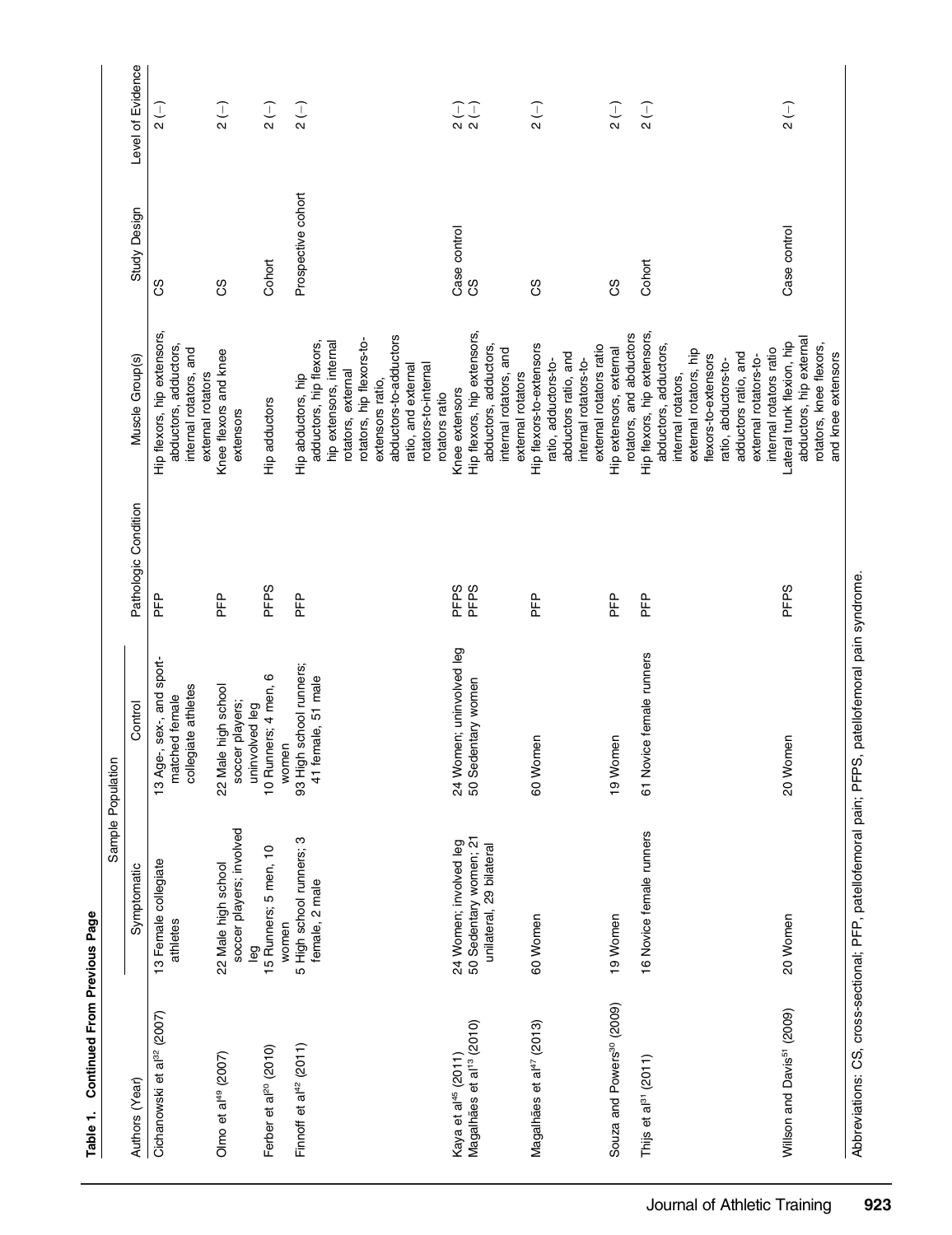| Table 2. Summary Effects for Overall and Each Moderated Analyses |  |  |  |  |  |  |  |  |  |
|------------------------------------------------------------------|--|--|--|--|--|--|--|--|--|
|------------------------------------------------------------------|--|--|--|--|--|--|--|--|--|

| Strength   | Variable                  | Hedges $g$ | 95% Confidence Interval | P Value |
|------------|---------------------------|------------|-------------------------|---------|
| Overall    |                           |            |                         |         |
| Absolute   | Not applicable            | $-0.197$   | $-0.301, -0.093$        | < 0.001 |
| Normalized | Not applicable            | $-0.678$   | $-0.812, -0.544$        | < .001  |
| Absolute   | Hip external rotator      | $-0.287$   | $-0.568, -0.005$        | .046    |
| Absolute   | Hip abductor              | 0.061      | $-0.182, 0.304$         | .62     |
| Absolute   | Knee extensor             | $-0.412$   | $-0.636, -0.187$        | < 0.001 |
| Absolute   | Knee flexor               | $-0.192$   | $-0.376, -0.009$        | .04     |
| Normalized | Hip extensor              | $-0.611$   | $-0.862, -0.361$        | < .001  |
| Normalized | Hip flexor                | $-0.681$   | $-1.077, -0.285$        | < .001  |
| Normalized | Hip external rotator      | $-0.671$   | $-0.911, -0.430$        | < .001  |
| Normalized | Hip internal rotator      | $-0.379$   | $-0.608, -0.149$        | .001    |
| Normalized | Hip abductor              | $-1.029$   | $-1.339, -0.718$        | < .001  |
| Normalized | Hip adductor              | $-0.686$   | $-1.085, -0.288$        | < .001  |
| Normalized | Knee extensor             | $-0.034$   | $-1.068, 1.001$         | .95     |
| Normalized | Knee flexor               | $-0.262$   | $-0.611, 0.087$         | .14     |
| Hip        | External-internal rotator | $-0.494$   | $-0.991, 0.003$         | .052    |
| Hip        | Internal-external rotator | $-0.365$   | $-1.992, 1.261$         | .66     |
| Hip        | Flexor-extensor           | 0.120      | $-0.253, 0.493$         | .53     |
| Hip        | Abductor-adductor         | 0.163      | $-0.119, 0.446$         | .26     |
| Hip        | Adductor-abductor         | 1.676      | $-0.550, 3.903$         | .14     |
| Absolute   | Male                      | $-0.719$   | $-1.106, -0.332$        | < .001  |
| Normalized | Male                      | $-1.256$   | $-1.908, -0.604$        | < .001  |
| Absolute   | Female                    | $-0.340$   | $-0.517, -0.163$        | < .001  |
| Normalized | Female                    | $-0.776$   | $-0.941, -0.611$        | < .001  |

result of these specific conditions. Investigators need to conduct more studies using longitudinal designs to help determine causality.

In addition to presenting with less normalized hip-abductor strength and less absolute and normalized external-rotator muscle strength than asymptomatic persons, those with knee overuse injuries also had normalized strength weakness of the hip extensors, hip flexors, hip internal rotators, and hip adductors. The same result was also observed with absolute sagittal-plane knee strength. This may point to a more global weakness in the lower extremity among those reporting knee overuse injuries; thus, future intervention programs should include appropriate functional activities that integrate multiple muscle groups across the activity.

We also assessed evidence of imbalances between opposing muscle groups by looking at strength ratios. We found only 7 groups that compared strength ratios between symptomatic and asymptomatic individuals. Of these studies, 5 evaluated hip abductor-adductor or adductorabductor ratio strength;  $\overline{3}$  of 7 studies also evaluated the hip flexor-extensor ratio, 2 of 7 assessed the knee flexorextensor ratio, and 4 of 7 assessed the hip external-internal– or internal-external–rotator strength ratios. Our results indicated that strength ratios between any of these opposing muscle groups at the hip were not different in symptomatic individuals compared with control participants.

The results of our analyses suggested that both males and females with knee overuse injuries had less muscular strength than asymptomatic control participants. In 15 of 25 studies, separate strength data were provided for asymptomatic and systematic females. In 9 of 25 studies, strength data were available for asymptomatic individuals and symptomatic individuals (not separated by sex). Our literature search revealed a lack of published studies







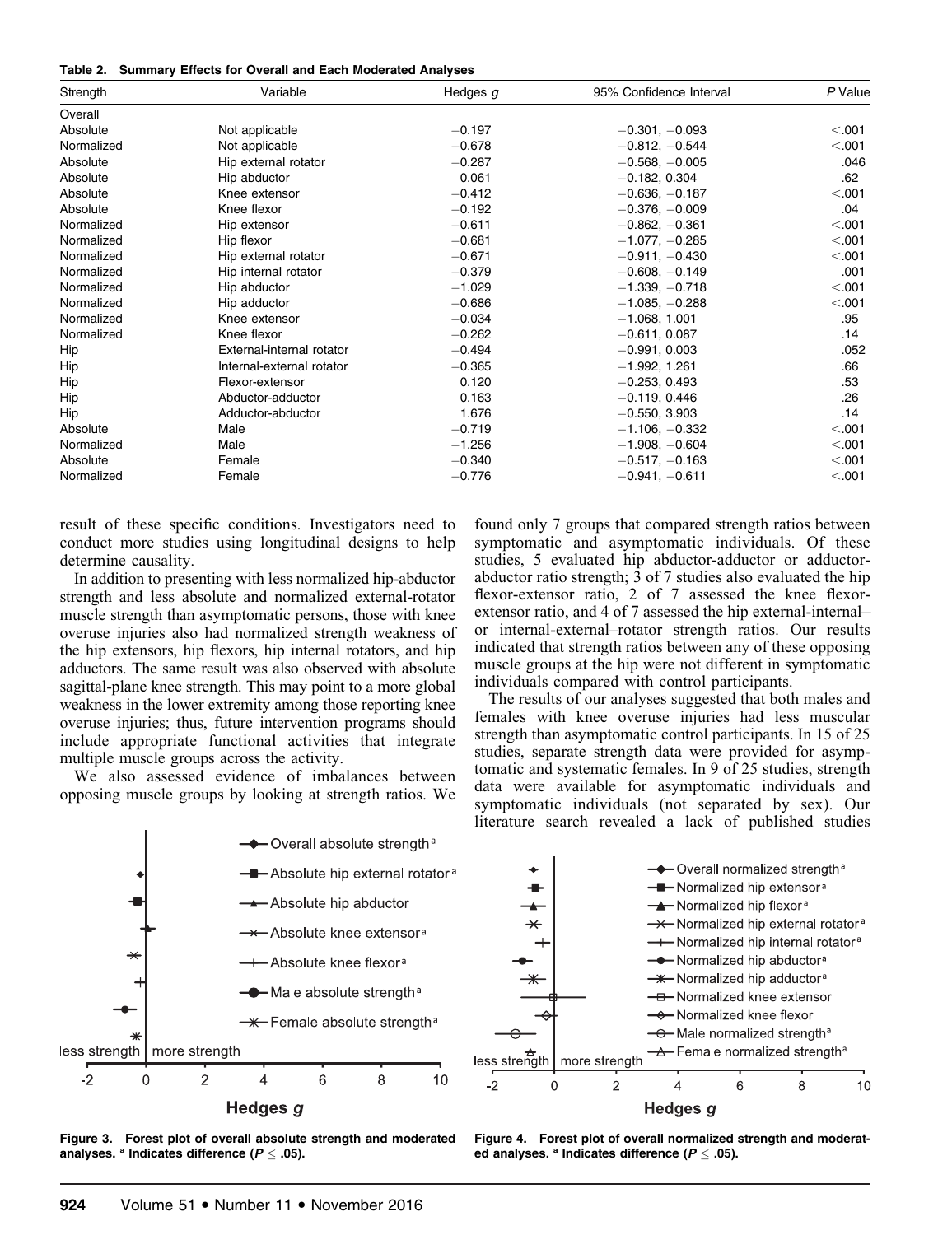

Figure 5. Forest plot of ratio strength. <sup>a</sup> Indicates difference ( $P \leq$ .05).

providing separate strength data for asymptomatic and symptomatic males. Only 4 studies meeting the inclusion criteria provided separate data for asymptomatic males and symptomatic males.

Overall, our results provide clear evidence that those with patellofemoral pain syndrome had less muscular strength than asymptomatic control participants (specifically at the hip and knee). The majority of the studies included in the meta-analysis involved cross-sectional designs; thus, we were unable to determine cause and effect (Table 1). As stated earlier, longitudinal studies are required to determine causality. Arguably, the muscular weakness observed at the knee in the symptomatic population may be a result of muscular inhibition. In a meta-analysis<sup>55</sup> conducted in 2010, the investigators reported evidence supporting this relationship between the quadriceps musculature and anterior knee pain, in which muscular inhibition resulting from anterior knee pain reduced quadriceps activation by 78.6% on the involved side and 77.7% on the contralateral side.

In most of the included studies, the authors looked primarily at patellofemoral pain syndrome, with very few data points contributed by participants with iliotibial band syndrome or patellar tendinopathy. Another limitation was a lack of comparative data for males only. It remains unclear if males with knee overuse injuries have weak hip and thigh musculature compared with asymptomatic males. As per the SIGN criteria, the grade recommendation for the present study is a C, that is, a body of evidence including studies rated as 2+, directly applicable to the target population, and demonstrating overall consistency of results.

This meta-analysis suggests that individuals with symptoms of a knee overuse injury have lower hip muscular strength compared with control groups. The strength ratios of opposing muscle groups at the hip were not different in symptomatic persons compared with asymptomatic control persons. This knowledge may assist, along with research on other contributing factors, to develop effective screening, prevention, training, and rehabilitation protocols for military athletes.

#### **REFERENCES**

1. Allison KF, Keenan KA, Sell TC, et al. Musculoskeletal, biomechanical, and physiological gender differences in the US military. US Army Med Dep J. April-June  $2015:22-32$ .

- 2. Hauret KG, Jones BH, Bullock SH, Canham-Chervak M, Canada S. Musculoskeletal injuries description of an under-recognized injury problem among military personnel. Am J Prev Med. 2010;38(suppl 1):S61–S70.
- 3. Heir T. Musculoskeletal injuries in officer training: one-year followup. Mil Med. 1998;163(4):229-233.
- 4. Taanila H, Suni J, Pihlajamaki H, et al. Musculoskeletal disorders in physically active conscripts: a one-year follow-up study in the Finnish Defence Forces. BMC Musculoskelet Disord. 2009;10:89.
- 5. Kaufman KR, Brodine S, Shaffer R. Military training-related injuries: surveillance, research, and prevention. Am J Prev Med. 2000;18(suppl 3):S54–S63.
- 6. Almeida SA, Williams KM, Shaffer RA, Brodine SK. Epidemiological patterns of musculoskeletal injuries and physical training. Med Sci Sports Exerc. 1999;31(8):1176–1182.
- 7. Jones BH, Cowan DN, Tomlinson JP, Robinson JR, Polly DW, Frykman PN. Epidemiology of injuries associated with physical training among young men in the army. Med Sci Sports Exerc. 1993; 25(2):197–203.
- 8. Brushj C, Larsen K, Albrecht-Beste E, Nielsen MB, Lye F, Holmich ¨ P. Prevention of overuse injuries by a concurrent exercise program in subjects exposed to an increase in training load: a randomized controlled trial of 1020 army recruits. Am J Sports Med. 2008;36(4): 663–670.
- 9. Witvrouw E, Lysens R, Bellemans J, Cambier D, Vanderstraeten G. Intrinsic risk factors for the development of anterior knee pain in an athletic population. A two-year prospective study. Am J Sports Med. 2000;28(4):480–489.
- 10. Heir T, Glomsaker P. Epidemiology of musculoskeletal injuries among Norwegian conscripts undergoing basic military training. Scand J Med Sci Sports. 1996;6(3):186–191.
- 11. Knapik JJ, Jones SB, Darakjy S, et al. Injury rates and injury risk factors among U.S. Army wheel vehicle mechanics. Mil Med. 2007; 172(9):988–996.
- 12. Kaufman KR, Brodine SK, Shaffer RA, Johnson CW, Cullison TR. The effect of foot structure and range of motion on musculoskeletal overuse injuries. Am J Sports Med. 1999;27(5):585–593.
- 13. Magalhães E, Fukuda TY, Sacramento SN, Forgas A, Cohen M, Abdalla RJ. A comparison of hip strength between sedentary females with and without patellofemoral pain syndrome. J Orthop Sports Phys Ther. 2010;40(10):641–647.
- 14. Piva SR, Goodnite EA, Childs JD. Strength around the hip and flexibility of soft tissues in individuals with and without patellofemoral pain syndrome. J Orthop Sports Phys Ther. 2005;35(12):793– 801.
- 15. Chesworth BM, Culham E, Tata GE, Peat M. Validation of outcome measures in patients with patellofemoral syndrome. J Orthop Sports Phys Ther. 1989;10(8):302–308.
- 16. Schreiber R, Louw Q. The effect of gluteus medius training on hip kinematics in a runner with iliotibial band syndrome. S Afr J Physiother. 2011;67(2):23–28.
- 17. Boling MC, Padua DA, Alexander Creighton R. Concentric and eccentric torque of the hip musculature in individuals with and without patellofemoral pain. *J Athl Train*. 2009;44(1):7-13.
- 18. Meira EP, Brumitt J. Influence of the hip on patients with patellofemoral pain syndrome: a systematic review. Sports Health. 2011;3(5):455–465.
- 19. Thomeé R, Augustsson J, Karlsson J. Patellofemoral pain syndrome: a review of current issues. Sports Med. 1999;28(4):245–262.
- 20. Ferber R, Noehren B, Hamill J, Davis IS. Competitive female runners with a history of iliotibial band syndrome demonstrate atypical hip and knee kinematics. J Orthop Sports Phys Ther. 2010;40(2):52–58.
- 21. Baker RL, Souza RB, Fredericson M. Iliotibial band syndrome: soft tissue and biomechanical factors in evaluation and treatment. PM R. 2011;3(6):550–561.